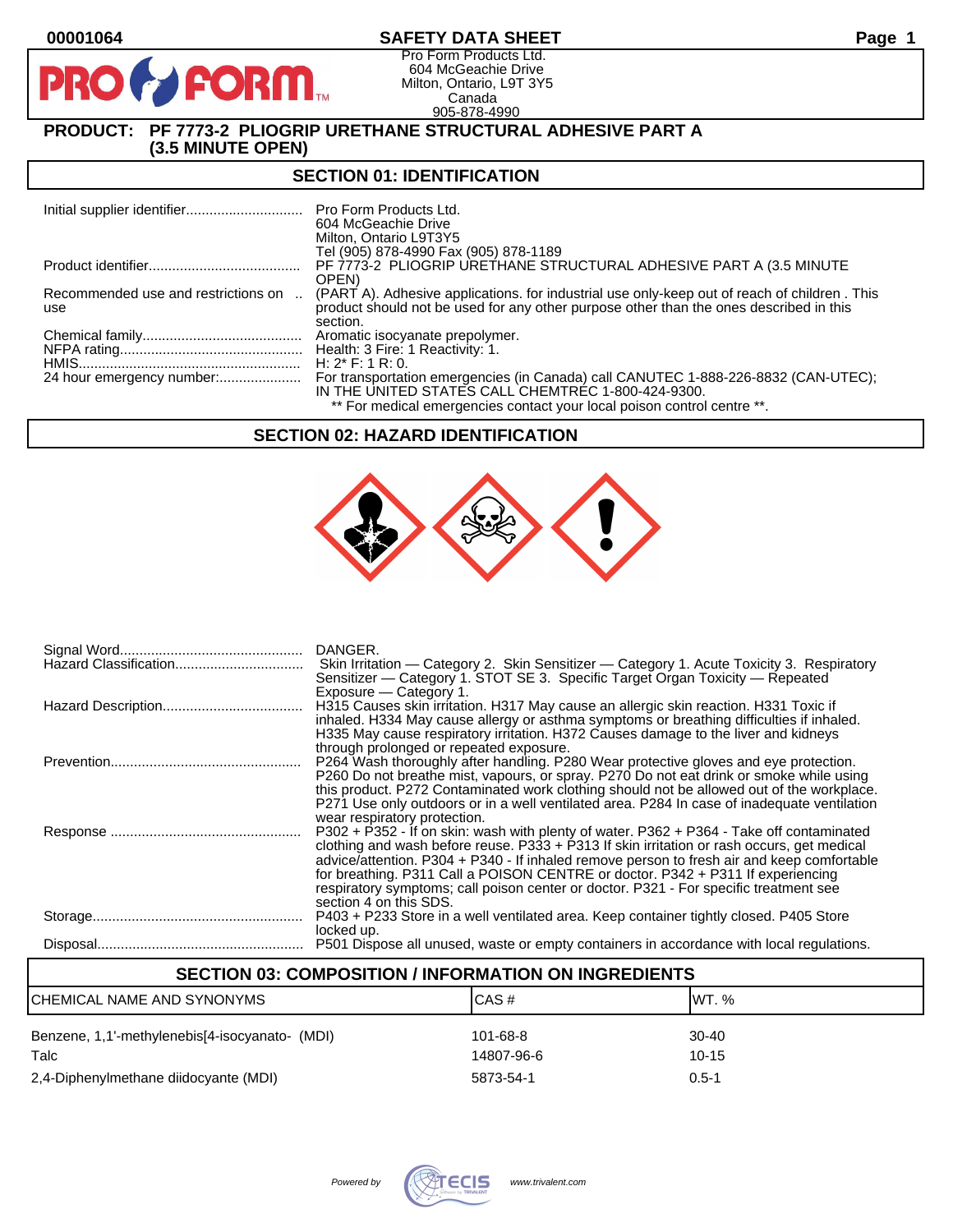#### **SECTION 04: FIRST-AID MEASURES**

| Check for and remove any contact lenses, if safe and easy to do so. In case of contact,<br>immediately flush eyes, keeping eyelids open, with plenty of water for at least 15 minutes.                                                                                                                                                                                                                                                                                                                                                                                                                                                                                                                                                                                                                   |
|----------------------------------------------------------------------------------------------------------------------------------------------------------------------------------------------------------------------------------------------------------------------------------------------------------------------------------------------------------------------------------------------------------------------------------------------------------------------------------------------------------------------------------------------------------------------------------------------------------------------------------------------------------------------------------------------------------------------------------------------------------------------------------------------------------|
| Obtain medical attention.<br>Immediately flush skin with plenty of soap and water. Remove contaminated clothing.<br>Wash clothing before reuse. Do not peel solidified product off the skin. If irritation persists,<br>seek medical attention.                                                                                                                                                                                                                                                                                                                                                                                                                                                                                                                                                          |
| If inhaled, remove to fresh air. If not breathing, give artificial respiration. If breathing is<br>difficult, give oxygen, obtain medical attention.                                                                                                                                                                                                                                                                                                                                                                                                                                                                                                                                                                                                                                                     |
| Rinse mouth with water. Never give anything by mouth to an unconscious person. If<br>spontaneous vomiting occurs have victim lean forward with head down to prevent<br>aspiration of fluid into the lungs. Obtain medical attention immediately.                                                                                                                                                                                                                                                                                                                                                                                                                                                                                                                                                         |
| Treat victims symptomatically. Skin: this compound is a known skin sensitizer. Treat<br>symptomatically as for contact dermatitis or thermal burns. If burned, treat as thermal burn.<br>Ingestion: treat symptomatically. There is no specific antidote. Inducing vomiting is<br>contraindicated because of the irritating nature of this compound. Respiratory: this<br>compound is a known pulmonary sensitizer. Treatment is essentially symptomatic. An<br>individual having a skin or pulmonary sensitization reaction to this material should be<br>removed from exposure to any isocyanate. In the event of an incident involving this product<br>ensure that medical authorities are provided a copy of this safety data sheet. In all cases, if<br>irritation persists seek medical attention. |

### **SECTION 05: FIRE-FIGHTING MEASURES**

| Suitable and unsuitable extinguishing<br>media                                                                     | Dry chemical. Carbon dioxide. Water spray.                                                                                                                                                                                                                                                                                                                                                                                                                                                                |
|--------------------------------------------------------------------------------------------------------------------|-----------------------------------------------------------------------------------------------------------------------------------------------------------------------------------------------------------------------------------------------------------------------------------------------------------------------------------------------------------------------------------------------------------------------------------------------------------------------------------------------------------|
| Specific hazards arising from the<br>hazardous product, such as the nature of<br>any hazardous combustion products | Aldehydes, carbon dioxide and carbon monoxide, halogenated hydrocarbons, hydrogen<br>cyanide (hydrocyanic acid), isocyanates, ketones, nitrogen compounds, nitrogen oxides<br>(nox), toxic fumes carbon dioxide and carbon monoxide, hydrogen cyanide (hydrocyanic<br>acid), isocyanates, nitrogen oxides (nox), toxic fumes, aldehydes, ketones, halogenated<br>hydrocarbons.                                                                                                                            |
| Special protective equipment and<br>precautions for fire-fighters                                                  | Firefighter should be equipped with self-contained breathing apparatus and full protective<br>clothing to protect against potentially toxic and irritating fumes. During a fire, isocyanate<br>vapours and other irritating, highly toxic gases may be generated by thermal decomposition<br>or combustion. Cool fire-exposed containers with cold water spray. Heat will cause<br>pressure buildup and may cause explosive rupture. Heat will cause pressure buildup and<br>may cause explosive rupture. |
| Unusual fire / explosion hazards.                                                                                  | Reaction between water or foam and hot MDI can be vigorous.                                                                                                                                                                                                                                                                                                                                                                                                                                               |

# **SECTION 06: ACCIDENTAL RELEASE MEASURES**

| Isolate area and keep unauthorized people away. Do not walk through spilled material.<br>Wear recommended protective equipment. Ventilate. Open windows and doors to allow<br>air circulation. Dike area to prevent spreading. The use of absorbent socks or spill pillows<br>may be required. Stop leak if safe to do so. Prevent runoff into drains, sewers, and other                                                                                                                                                                                                                                                                                                                                                                                     |
|--------------------------------------------------------------------------------------------------------------------------------------------------------------------------------------------------------------------------------------------------------------------------------------------------------------------------------------------------------------------------------------------------------------------------------------------------------------------------------------------------------------------------------------------------------------------------------------------------------------------------------------------------------------------------------------------------------------------------------------------------------------|
| waterways.<br>Absorb isocyanates with sawdust or other absorbent. Cover spill area with suitable<br>absorbent material (e.g., sand, earth, sawdust, vermiculite, Oil-Dri, Kitty Litter, etc.).<br>Saturate absorbent material with neutralizing solution. Recommended portion is ten parts<br>neutralizing solution to one part spilled material. Suggested neutralization solution: 90%<br>water + 5% concentrated ammonia + 5% detergent (dish soap). Add an additional layer of<br>absorbent material. Use shovel to move absorbent material around to ensure that all                                                                                                                                                                                    |
| spilled material comes in contact with the neutralizing solution. Shovel all absorbed<br>material, including absorbent socks or spill pillows, into an appropriate salvage drum. Add<br>further amounts of neutralizing solution. Allow to stand (covered loosely) for 48 to 72<br>hours, to allow any gases to escape. Do not use neutralizing solution on a large spill.<br>Decontaminate spill area with decontamination solution. Area can then be washed with<br>soap and water. Use a heat gun and a scraper to remove cured adhesive. Prior to using a<br>heat gun, ensure that the surface can withstand the heat generated by the gun. Use a<br>solvent such as; isopropanol, methyl ethyl ketone, or acetone, to clean up up residual<br>curative. |

# **SECTION 07: HANDLING AND STORAGE**

|  | Precautions for safe handling |  |
|--|-------------------------------|--|
|--|-------------------------------|--|

Precautions for safe handling.................... Avoid skin and eye contact. Do not breathe vapours, mist or dust. Use adequate ventilation. Decomposition products can be highly toxic and irritating. Individuals with lung or breathing problems or prior allergic reactions to isocyanates must not be exposed to vapour or spray mist. Handle in accordance with good industrial hygiene and safety

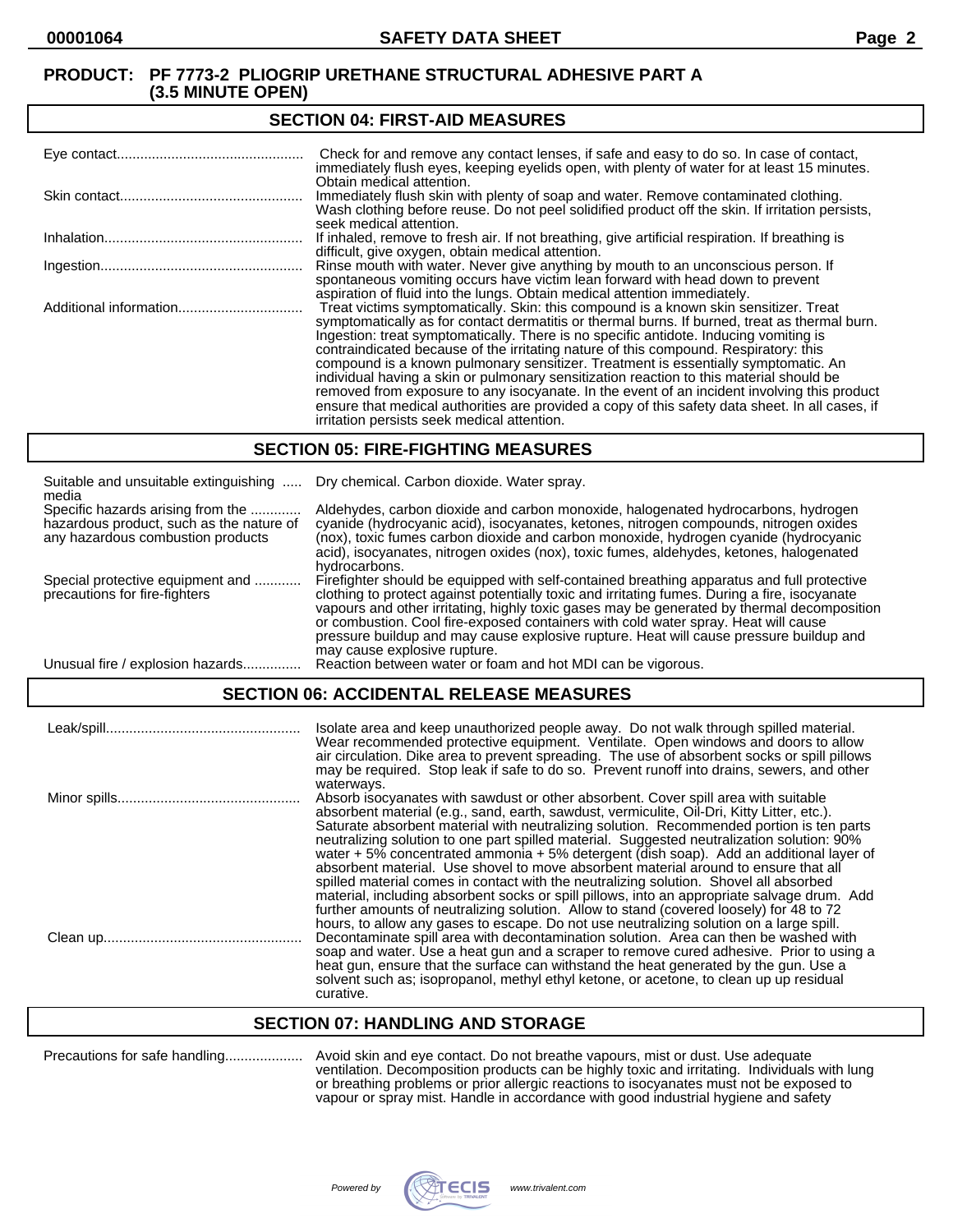### **SECTION 07: HANDLING AND STORAGE**

Precautions for safe handling.................... practices. Warning properties (irritation of the eyes, nose and throat or odour) are not adequate to prevent chronic overexposure from inhalation. Wash thoroughly after handling. Wear respiratory protection if material is heated, sprayed, used in confined space, or if exposure limit is exceeded. Employee education and training are important. Conditions for safe storage, including any Store in tightly closed containers to prevent moisture contamination. Store in a cool, dry incompatibilities and well ventilated area. Exposure to vapours of heated isocyanates can be extremely dangerous.

# **SECTION 08: EXPOSURE CONTROLS / PERSONAL PROTECTION**

| <b>INGREDIENTS</b>                                    | TWA                 | <b>ACGIH TLV</b><br><b>STEL</b>                                                                                                                                                                                                                                                                                                                                                                                                                                                                                                                                                                                                                                                                                                                                                                                                                                                                                                                                                                                 | <b>OSHA PEL</b><br><b>PEL</b><br><b>STEL</b> |                         | <b>NIOSH</b><br>REL |
|-------------------------------------------------------|---------------------|-----------------------------------------------------------------------------------------------------------------------------------------------------------------------------------------------------------------------------------------------------------------------------------------------------------------------------------------------------------------------------------------------------------------------------------------------------------------------------------------------------------------------------------------------------------------------------------------------------------------------------------------------------------------------------------------------------------------------------------------------------------------------------------------------------------------------------------------------------------------------------------------------------------------------------------------------------------------------------------------------------------------|----------------------------------------------|-------------------------|---------------------|
| Benzene,<br>1,1'-methylenebis[4-isocy<br>anato- (MDI) | 0.005 ppm           | Not established                                                                                                                                                                                                                                                                                                                                                                                                                                                                                                                                                                                                                                                                                                                                                                                                                                                                                                                                                                                                 | 0.005 ppm TWA                                | 0.005 ppm AB OEL<br>TWA | $0.05$ mg/m $3$     |
| Talc                                                  | $2 \text{ mg/m}$    | Not established                                                                                                                                                                                                                                                                                                                                                                                                                                                                                                                                                                                                                                                                                                                                                                                                                                                                                                                                                                                                 | 2 mg/m3 TWA                                  | Not established         | Not established     |
|                                                       | CA ON: 2mg/kg (TWA) |                                                                                                                                                                                                                                                                                                                                                                                                                                                                                                                                                                                                                                                                                                                                                                                                                                                                                                                                                                                                                 |                                              |                         |                     |
| 2,4-Diphenylmethane<br>diidocyante (MDI)              | Not established     | Not established                                                                                                                                                                                                                                                                                                                                                                                                                                                                                                                                                                                                                                                                                                                                                                                                                                                                                                                                                                                                 | Not established                              | Not established         | Not established     |
|                                                       |                     | Chemical safety goggles and full faceshield if a splash hazard exists. Contact lenses                                                                                                                                                                                                                                                                                                                                                                                                                                                                                                                                                                                                                                                                                                                                                                                                                                                                                                                           |                                              |                         |                     |
|                                                       |                     | should not be worn when working with this chemical.<br>Chemical resistant gloves.<br>Wear adequate protective clothes. Wear long sleeves and trousers to prevent dermal<br>exposure.<br>Safety boots per local regulations.<br>In case of insufficient ventilation, wear suitable respiratory equipment. An approved air<br>purifying respirator with organic vapour cartridges and particulate prefilter can be used to<br>minimize exposure. However, this should be permitted only for short periods of time $(1hour) at relatively low concentrations (at or near the exposure limit). Protection provided byair-purifying respirators is limited. The use of a positive pressure air supplied respirator ismandatory when airborne concentrations are not known or airborne solvent levels are 10times the appropriate exposure limit or spraying is performed in a confined space or withlimited ventilation. Use NIOSH approved respirator or equipment. Do not exceed the uselimits of the respirator.$ |                                              |                         |                     |
| Appropriate engineering controls                      |                     | Eye wash facility and emergency shower should be in close proximity. Educate and train<br>employees on the safe use and handling of the product.<br>Ventilate adequately. Exhaust air may need to be cleaned by scrubbers or filters to reduce<br>environmental contamination. Vent work area to ensure airborne concentrations are below<br>the current occupational exposure limits. Avoid breathing mists; if general ventilation or<br>local exhaust is inadequate, persons exposed to mists should wear approved breathing<br>devices.                                                                                                                                                                                                                                                                                                                                                                                                                                                                     |                                              |                         |                     |

# **SECTION 09: PHYSICAL AND CHEMICAL PROPERTIES**

| Appearance/Physical state<br>Vapour pressure (mm Hg)<br>Vapour density (air=1)<br>Relative Density (Specific Gravity)<br>Melting / Freezing point (deg C)<br>Initial boiling point / boiling range (deg C).<br>Flash point (deg C), method<br>Auto ignition temperature (deg C)<br>Upper flammable limit (% vol) | Part A:. Viscous liquid.<br>Beige.<br>No data.<br>Not available.<br>$<$ 0.013 hPa @ 25C.<br>>1.<br>No data.<br>1.288 g/cm3 @ 20°C - 10.72 lb/USG @ 25°C.<br>Not available.<br>Practically insoluble in water.<br>>200°C (>392°F).<br>$\leq$ 1. (butyl acetate = 1).<br>>100°C, >212°F.<br>Not available.<br>No data.<br>No Data. |
|------------------------------------------------------------------------------------------------------------------------------------------------------------------------------------------------------------------------------------------------------------------------------------------------------------------|----------------------------------------------------------------------------------------------------------------------------------------------------------------------------------------------------------------------------------------------------------------------------------------------------------------------------------|
|                                                                                                                                                                                                                                                                                                                  |                                                                                                                                                                                                                                                                                                                                  |
| Lower flammable limit (% vol)<br>Partition coefficient - n-octanol/water                                                                                                                                                                                                                                         | Not available.<br>No data.<br>Not available.                                                                                                                                                                                                                                                                                     |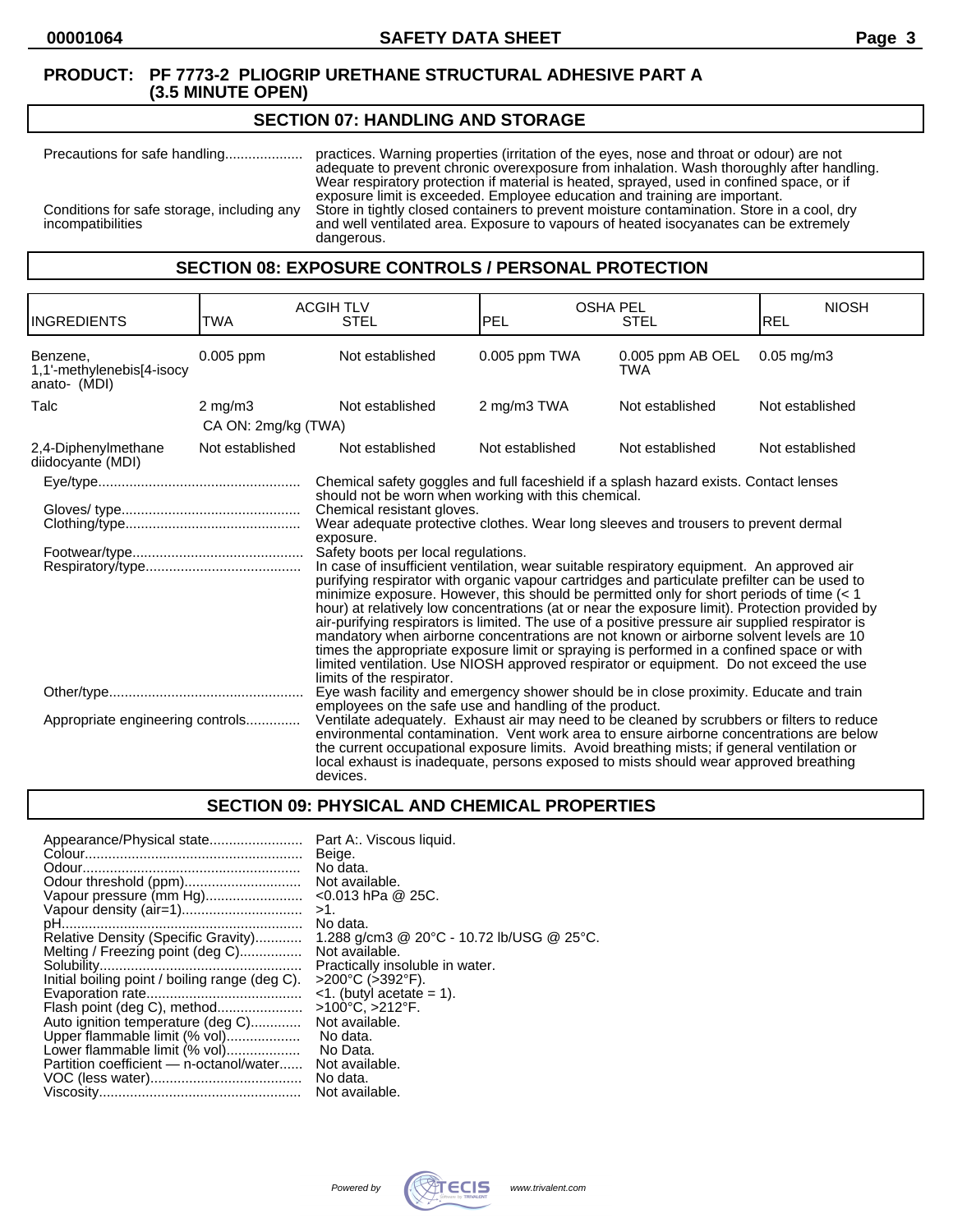# **SECTION 10: STABILITY AND REACTIVITY**

| Conditions to avoid, including static<br>discharge, shock or vibration<br>Hazardous decomposition products<br>Possibility of hazardous reactions | Stable at normal temperatures and pressures.<br>Contact with moisture and other materials will react with isocyanates.<br>Acids, alcohols, aluminum, amines, ammonia, bases, copper alloys, fluorides, iron,<br>isocyanates, oxidizers, phosphorus compounds, strong alkalis, water, zinc.<br>See hazardous combustion products section 5.<br>Contact with moisture, other materials that react with isocyanates, or temperatures above<br>177C, may cause polymerization. |
|--------------------------------------------------------------------------------------------------------------------------------------------------|----------------------------------------------------------------------------------------------------------------------------------------------------------------------------------------------------------------------------------------------------------------------------------------------------------------------------------------------------------------------------------------------------------------------------------------------------------------------------|
|--------------------------------------------------------------------------------------------------------------------------------------------------|----------------------------------------------------------------------------------------------------------------------------------------------------------------------------------------------------------------------------------------------------------------------------------------------------------------------------------------------------------------------------------------------------------------------------------------------------------------------------|

# **SECTION 11: TOXICOLOGICAL INFORMATION**

| <b>INGREDIENTS</b>                             |                                                                                                                                                                                                                                                                                                                                                                                                                                                                                                                                                                                                                                                                                                                                                                                                                                                                                                                                                                                                                                                                                                                                                                                                                                                                                                          | <b>LC50</b>                                                                                                                                                                                                                                                                                                                                                                                                                                                                                                                                                          | LD50                                               |  |
|------------------------------------------------|----------------------------------------------------------------------------------------------------------------------------------------------------------------------------------------------------------------------------------------------------------------------------------------------------------------------------------------------------------------------------------------------------------------------------------------------------------------------------------------------------------------------------------------------------------------------------------------------------------------------------------------------------------------------------------------------------------------------------------------------------------------------------------------------------------------------------------------------------------------------------------------------------------------------------------------------------------------------------------------------------------------------------------------------------------------------------------------------------------------------------------------------------------------------------------------------------------------------------------------------------------------------------------------------------------|----------------------------------------------------------------------------------------------------------------------------------------------------------------------------------------------------------------------------------------------------------------------------------------------------------------------------------------------------------------------------------------------------------------------------------------------------------------------------------------------------------------------------------------------------------------------|----------------------------------------------------|--|
| Benzene, 1,1'-methylenebis[4-isocyanato- (MDI) |                                                                                                                                                                                                                                                                                                                                                                                                                                                                                                                                                                                                                                                                                                                                                                                                                                                                                                                                                                                                                                                                                                                                                                                                                                                                                                          | 490 mg/m3 4 hr 0.369 mg/L 4 hr                                                                                                                                                                                                                                                                                                                                                                                                                                                                                                                                       | 9,200 mg/kg rat oral >7,900 mg/kg<br>rabbit dermal |  |
| Talc                                           |                                                                                                                                                                                                                                                                                                                                                                                                                                                                                                                                                                                                                                                                                                                                                                                                                                                                                                                                                                                                                                                                                                                                                                                                                                                                                                          | Not available                                                                                                                                                                                                                                                                                                                                                                                                                                                                                                                                                        | Not available                                      |  |
| 2,4-Diphenylmethane diidocyante (MDI)          |                                                                                                                                                                                                                                                                                                                                                                                                                                                                                                                                                                                                                                                                                                                                                                                                                                                                                                                                                                                                                                                                                                                                                                                                                                                                                                          | No data                                                                                                                                                                                                                                                                                                                                                                                                                                                                                                                                                              | No data                                            |  |
|                                                |                                                                                                                                                                                                                                                                                                                                                                                                                                                                                                                                                                                                                                                                                                                                                                                                                                                                                                                                                                                                                                                                                                                                                                                                                                                                                                          | In the workplace, 4,4'-diphenylmethane diisocyanate (MDI) is mainly absorbed through the                                                                                                                                                                                                                                                                                                                                                                                                                                                                             |                                                    |  |
| Effects of acute exposure                      | airways. The product is poorly absorbed by the skin. Eye contact. Skin contact. Inhalation.<br>SKIN: Irritant. Can cause reddening, itching and swelling. Persons previously sensitized<br>can experience allergic skin reaction with symptoms of reddening, itching, swelling and<br>rash. Cured material is difficult to remove. Contact with MDI can cause discolouration.<br>EYE: Product liquid, aerosols or vapours are irritating. Can cause tearing, reddening and<br>swelling. May cause temporary corneal injury. INHALATION: Vapour/mists at<br>concentrations above the exposure limits can irritate (burning sensation) the mucous<br>membranes in the respiratory tract. This can cause a runny nose, sore throat, coughing,<br>chest discomfort, difficulty breathing and reduced pulmonary functioning. Persons with<br>pre-existing, nonspecific bronchial hyperractivity can respond to concentrations below the<br>TLV with similar symptoms as well as asthma attack. These symptoms can be delayed up<br>to several hours after exposure. Effects are usually reversible. INGESTION: May cause<br>irritation. Symptoms can include sore throat, abdominal pain, nausea, vomiting and<br>diarrhea. Talc can be absorbed into the lungs and the digestive tract, and adversely affect |                                                                                                                                                                                                                                                                                                                                                                                                                                                                                                                                                                      |                                                    |  |
|                                                | lung function.<br>The main effect of repeated exposure to diphenylmethane-4,4'-diisocyanate (MDI) is<br>respiratory sensitization causing asthma. . As a result of previous repeated overexposure<br>or a single large dose, certain individuals develop sensitization, which will cause them to<br>react to a later exposure to product at levels well below the TLV. Symptoms, including<br>chest tightness, wheezing, cough, shortness of breath or asthma attack, could be<br>immediate or delayed. There are reports that once sensitized, an individual can<br>experience these symptoms upon exposure to dust, cold air or other irritants. This<br>increased lung sensitivity can persist for weeks and, in severe cases, for several years.<br>Prolonged or repeated exposure may cause lung damage, including a decrease in lung<br>function. Possible risk of irreversible effects. Prolonged skin contact may cause<br>reddening, swelling, rash, blistering, and in some cases, skin sensitization. Sensitization<br>can be permanent. Prolonged vapour contact with eyes may cause conjunctivitis. Talc has                                                                                                                                                                                |                                                                                                                                                                                                                                                                                                                                                                                                                                                                                                                                                                      |                                                    |  |
| Sensitizing capability of material             | been shown to cause fibrosis of the lungs.<br>Isocyanates are known to cause skin and respiratory sensitization in humans. Animal tests<br>have indicated that respiratory sensitization can result from skin contact with diisocyanates.                                                                                                                                                                                                                                                                                                                                                                                                                                                                                                                                                                                                                                                                                                                                                                                                                                                                                                                                                                                                                                                                |                                                                                                                                                                                                                                                                                                                                                                                                                                                                                                                                                                      |                                                    |  |
|                                                | 4,4'-Methylenediphenyl diisocyanate is listed by IARC as a Group 3 carcinogen. This<br>product contains non-asbestiform Talc, which is classified as a Group 3 (not classifiable as<br>to carcinogenicity to humans) by IARC.                                                                                                                                                                                                                                                                                                                                                                                                                                                                                                                                                                                                                                                                                                                                                                                                                                                                                                                                                                                                                                                                            |                                                                                                                                                                                                                                                                                                                                                                                                                                                                                                                                                                      |                                                    |  |
|                                                | crosses the placenta in animals.                                                                                                                                                                                                                                                                                                                                                                                                                                                                                                                                                                                                                                                                                                                                                                                                                                                                                                                                                                                                                                                                                                                                                                                                                                                                         | No data on reproductive effects were found in the literature sources consulted. MDI: It                                                                                                                                                                                                                                                                                                                                                                                                                                                                              |                                                    |  |
|                                                |                                                                                                                                                                                                                                                                                                                                                                                                                                                                                                                                                                                                                                                                                                                                                                                                                                                                                                                                                                                                                                                                                                                                                                                                                                                                                                          | The data do not allow for an adequate assessment of the mutagenic effect.                                                                                                                                                                                                                                                                                                                                                                                                                                                                                            |                                                    |  |
|                                                |                                                                                                                                                                                                                                                                                                                                                                                                                                                                                                                                                                                                                                                                                                                                                                                                                                                                                                                                                                                                                                                                                                                                                                                                                                                                                                          | This product is an inert plastic when fully cured, and as such, is non-hazardous. Exposure<br>to unreacted chemicals can occur when handling the individual components in pails or<br>when using cartridges from the time of dispensing until the mixed material has cured. The<br>mixed material is actually curing as it is dispensed in an increasingly viscous form, making<br>it unlikely to present an inhalation hazard. The semi-viscous mixture does not flow like a<br>liquid when dispensed, thus minimizing the possibility of accidential skin contact. |                                                    |  |

### **SECTION 12: ECOLOGICAL INFORMATION**

| Persistence and degradability |
|-------------------------------|

Environmental........................................... Do not allow to enter waters, waste water or soil. ..... Not available.

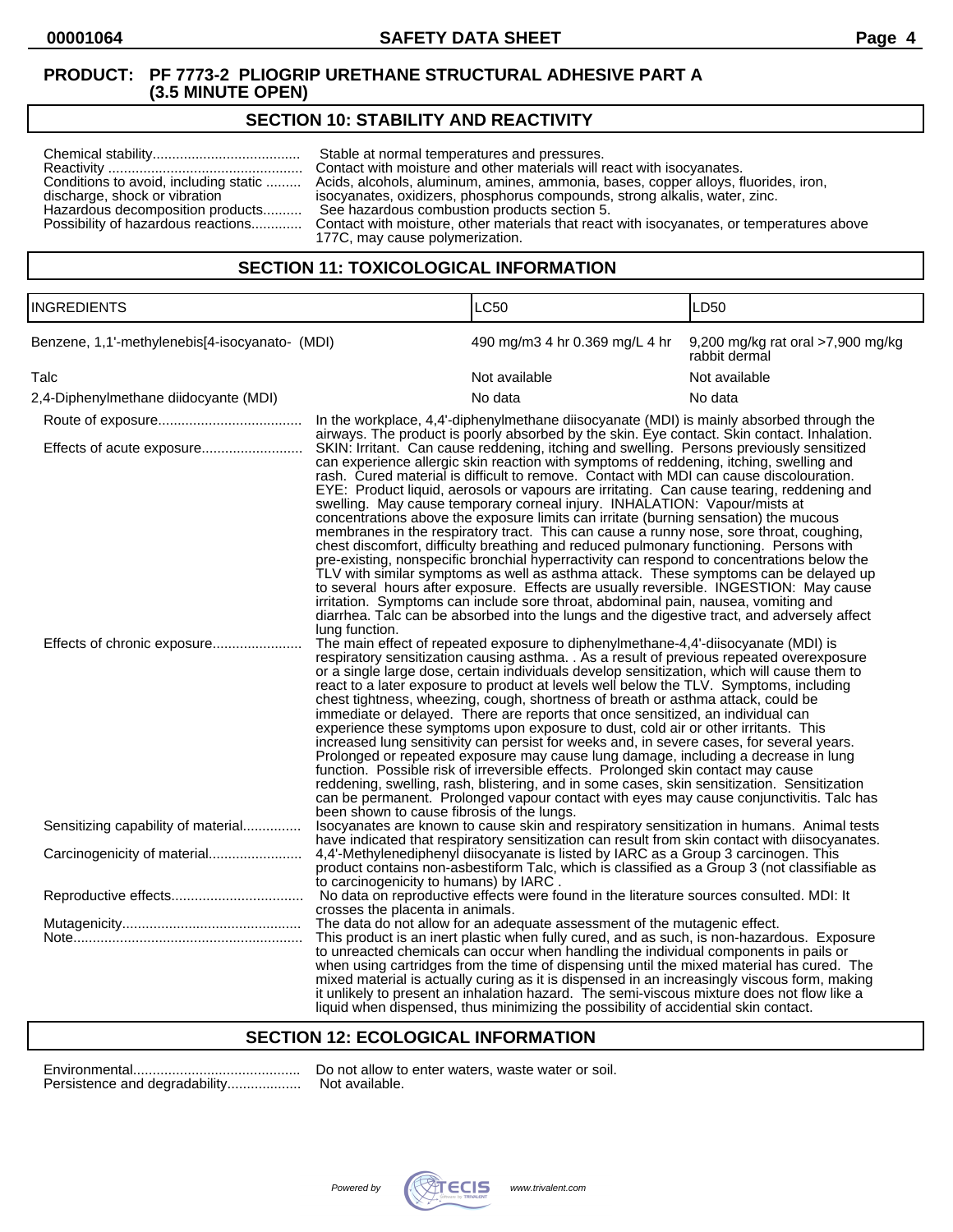### **SECTION 13: DISPOSAL CONSIDERATIONS**

Information on safe handling for disposal . Dispose of waste in accordance with all applicable federal, provincial/State and local and methods of disposal, including any regulations. Industrial incineration is the preferre and methods of disposal, including any regulations. Industrial incineration is the preferred method. Empty containers retain<br>contaminated packaging product residue; observe all precautions for the product. Decontaminate co product residue; observe all precautions for the product. Decontaminate containers prior to disposal. Empty decontaminated containers should be crushed to prevent reuse. Do not heat or cut empty containers with electric or gas torch as vapours and gases may be toxic.

### **SECTION 14: TRANSPORT INFORMATION**

|                              | Not regulated. |
|------------------------------|----------------|
| IATA Classification (Air)    | Not regulated. |
| IMDG Classification (Marine) | Not regulated. |
|                              | No.            |
|                              |                |
|                              |                |

Not regulated. Not regulated.<br>No. n accordance with Part 2.2.1 of the Transportation of Dangerous Goods Regulations (July 2, 2014) - we certify that classification of this product is correct. .

### **SECTION 15: REGULATORY INFORMATION**

| <b>SARA Title III</b>                                                                  | On Domestic Substances List (DSL).<br>All components are listed.<br>This product is considered hazardous under the OSHA Hazard Communication Standard. |
|----------------------------------------------------------------------------------------|--------------------------------------------------------------------------------------------------------------------------------------------------------|
| Section 302 - extremely hazardous  None.                                               |                                                                                                                                                        |
| substances<br>Section 311/312 - hazard categories Immediate health, delayed health.    |                                                                                                                                                        |
| EPA hazardous air pollutants (HAPS)  Methylene Diphenyl Diisocyanate (MDI).<br>40CFR63 |                                                                                                                                                        |
|                                                                                        | This product does not contain any chemical(s) known to the State of California to cause<br>cancer or reproductive toxicity.                            |

# **SECTION 16: OTHER INFORMATION**

|                                           | REGULATORY AFFAIRS. Trivalent Data Systems Ltd.<br>www.trivalent.com.<br>$(800)$ 387-7981.<br>DISCLAIMER: All information appearing herein is based upon data obtained from<br>experience and recognized technical sources. To the best of our knowledge, it is believed<br>to be correct as of the date of issue but we make no representations as to its accuracy or<br>sufficiency and do not suggest or guarantee that any hazards listed herein are the only<br>ones which exist. The hazard information contained herein is offered solely for the<br>consideration of the user, subject to his own investigation and verification of compliance<br>with applicable regulations, including the safe use of the product under every foreseeable<br>condition. The information relates only to the product designated herein, and does not |
|-------------------------------------------|------------------------------------------------------------------------------------------------------------------------------------------------------------------------------------------------------------------------------------------------------------------------------------------------------------------------------------------------------------------------------------------------------------------------------------------------------------------------------------------------------------------------------------------------------------------------------------------------------------------------------------------------------------------------------------------------------------------------------------------------------------------------------------------------------------------------------------------------|
|                                           | relate to its use in combination with any other material or in any other process.                                                                                                                                                                                                                                                                                                                                                                                                                                                                                                                                                                                                                                                                                                                                                              |
| Date of the latest revision of the safety | 2021-11-04.                                                                                                                                                                                                                                                                                                                                                                                                                                                                                                                                                                                                                                                                                                                                                                                                                                    |
| data sheet                                | 2017-05-19                                                                                                                                                                                                                                                                                                                                                                                                                                                                                                                                                                                                                                                                                                                                                                                                                                     |

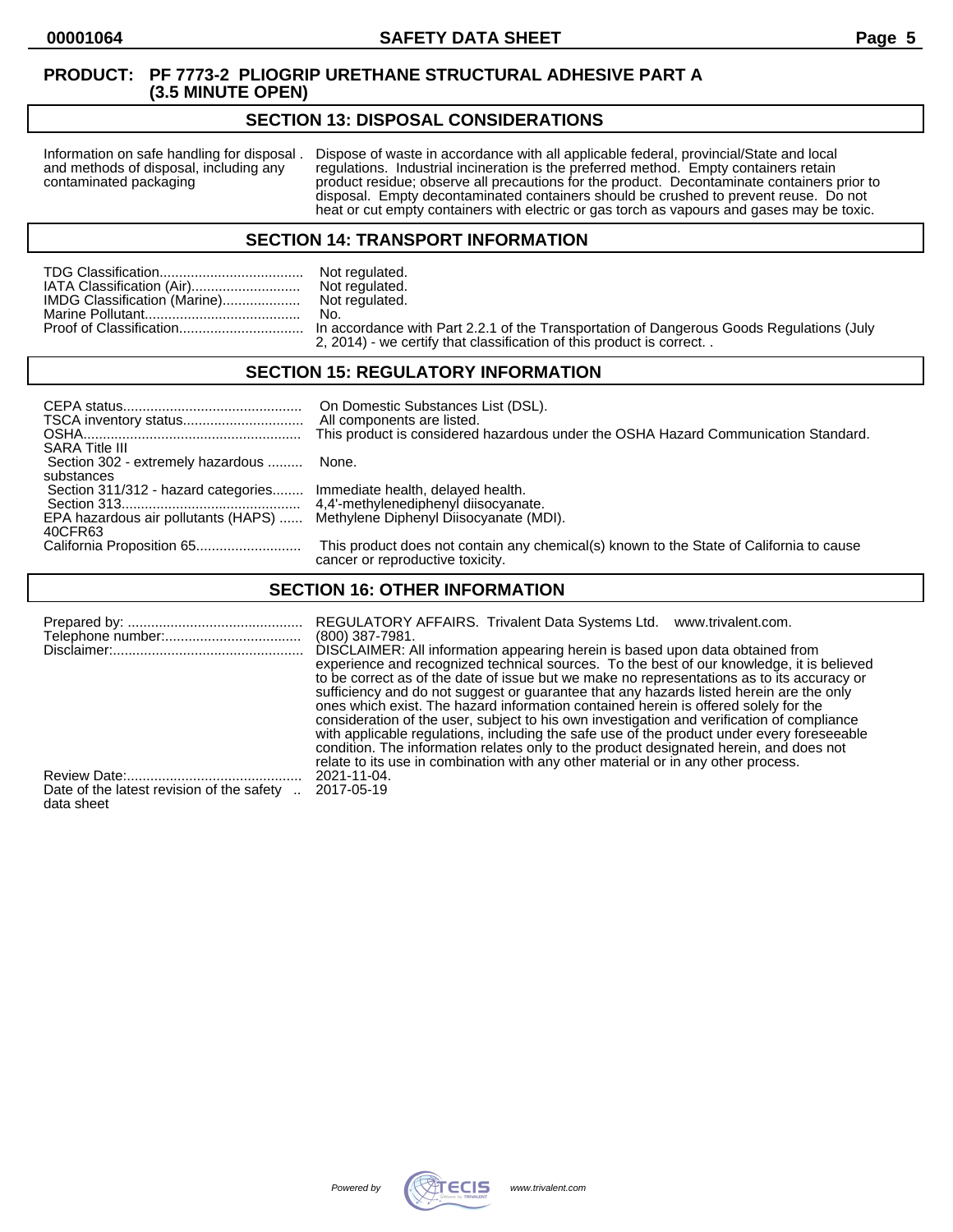# **00001065 SAFETY DATA SHEET Page 1**

Pro Form Products Ltd. 604 McGeachie Drive Milton, Ontario, L9T 3Y5 Canada 905-878-4990

# **PRODUCT: PF7773-2 PLIOGRIP URETHANE STRUCTURAL ADHESIVE PART B (3.5 MINUTE OPEN)**

**PORM** 

# **SECTION 01: IDENTIFICATION**

|                                            | Pro Form Products Ltd.<br>604 McGeachie Drive<br>Milton, Ontario L9T3Y5                                                                                                                |
|--------------------------------------------|----------------------------------------------------------------------------------------------------------------------------------------------------------------------------------------|
|                                            | Tel (905) 878-4990 Fax (905) 878-1189                                                                                                                                                  |
|                                            | PF7773-2 PLIOGRIP URETHANE STRUCTURAL ADHESIVE PART B (3.5 MINUTE)                                                                                                                     |
|                                            | OPEN)                                                                                                                                                                                  |
| Recommended use and restrictions on<br>use | (PART B). Adhesive applications, for industrial use only-keep out of reach of children. This<br>product should not be used for any other purpose other than the ones described in this |
|                                            | section.                                                                                                                                                                               |
|                                            | Aromatic isocyanate prepolymer.                                                                                                                                                        |
|                                            |                                                                                                                                                                                        |
|                                            | H: $2^*$ F: 1 R: 0.                                                                                                                                                                    |
|                                            |                                                                                                                                                                                        |
|                                            | IN THE UNITED STATES CALL CHEMTREC 1-800-424-9300.                                                                                                                                     |
|                                            | ** For medical emergencies contact your local poison control centre **.                                                                                                                |

# **SECTION 02: HAZARD IDENTIFICATION**



| DANGER.                                                                                                                                                                                |
|----------------------------------------------------------------------------------------------------------------------------------------------------------------------------------------|
| Skin Irritation — Category 2. Skin Sensitizer — Category 1. Respiratory Sensitizer —                                                                                                   |
| Category 1. Reproductive Toxicity — Category 2. Specific Target Organ Toxicity —                                                                                                       |
| Repeated Exposure – Category 1.                                                                                                                                                        |
| H315 Causes skin irritation. H317 May cause an allergic skin reaction. H334 May cause                                                                                                  |
| allergy or asthma symptoms or breathing difficulties if inhaled. H361 Suspected of                                                                                                     |
| damaging fertility or the unborn child. H372 Causes damage to the liver and kidneys                                                                                                    |
| through prolonged or repeated exposure.                                                                                                                                                |
| P201 Obtain special instructions before use. P202 Do not handle this product until all                                                                                                 |
| safety instructions have been read and understood. P264 Wash thoroughly after handling.                                                                                                |
| P280 Wear protective gloves and eye protection. P272 Contaminated work clothing should                                                                                                 |
| not be allowed out of the workplace. P270 Do not eat drink or smoke while using this                                                                                                   |
| product. P284 In case of inadequate ventilation wear respiratory protection. P260 Do not                                                                                               |
| breathe mist, vapours, or spray.                                                                                                                                                       |
| P302 + P352 - If on skin: wash with plenty of water. P362 + P364 - Take off contaminated<br>clothing and wash before reuse. P333 + P313 If skin irritation or rash occurs, get medical |
| advice/attention. P304 + P340 - If inhaled remove person to fresh air and keep comfortable                                                                                             |
| for breathing. P342 + P311 If experiencing respiratory symptoms; call poison center or                                                                                                 |
| doctor. P308 + P313 If exposed or concerned, get medical advice/attention. P321 - For                                                                                                  |
| specific treatment see section 4 on this SDS.                                                                                                                                          |
| P405 Store locked up.                                                                                                                                                                  |
| P501 Dispose all unused, waste or empty containers in accordance with local regulations.                                                                                               |
|                                                                                                                                                                                        |

# **SECTION 03: COMPOSITION / INFORMATION ON INGREDIENTS**

| CHEMICAL NAME AND SYNONYMS | ICAS#      | IWT. %    |
|----------------------------|------------|-----------|
| Talc                       | 14807-96-6 | 20-30     |
| <b>PIPERAZINE</b>          | 110-85-0   | $0.5 - 1$ |

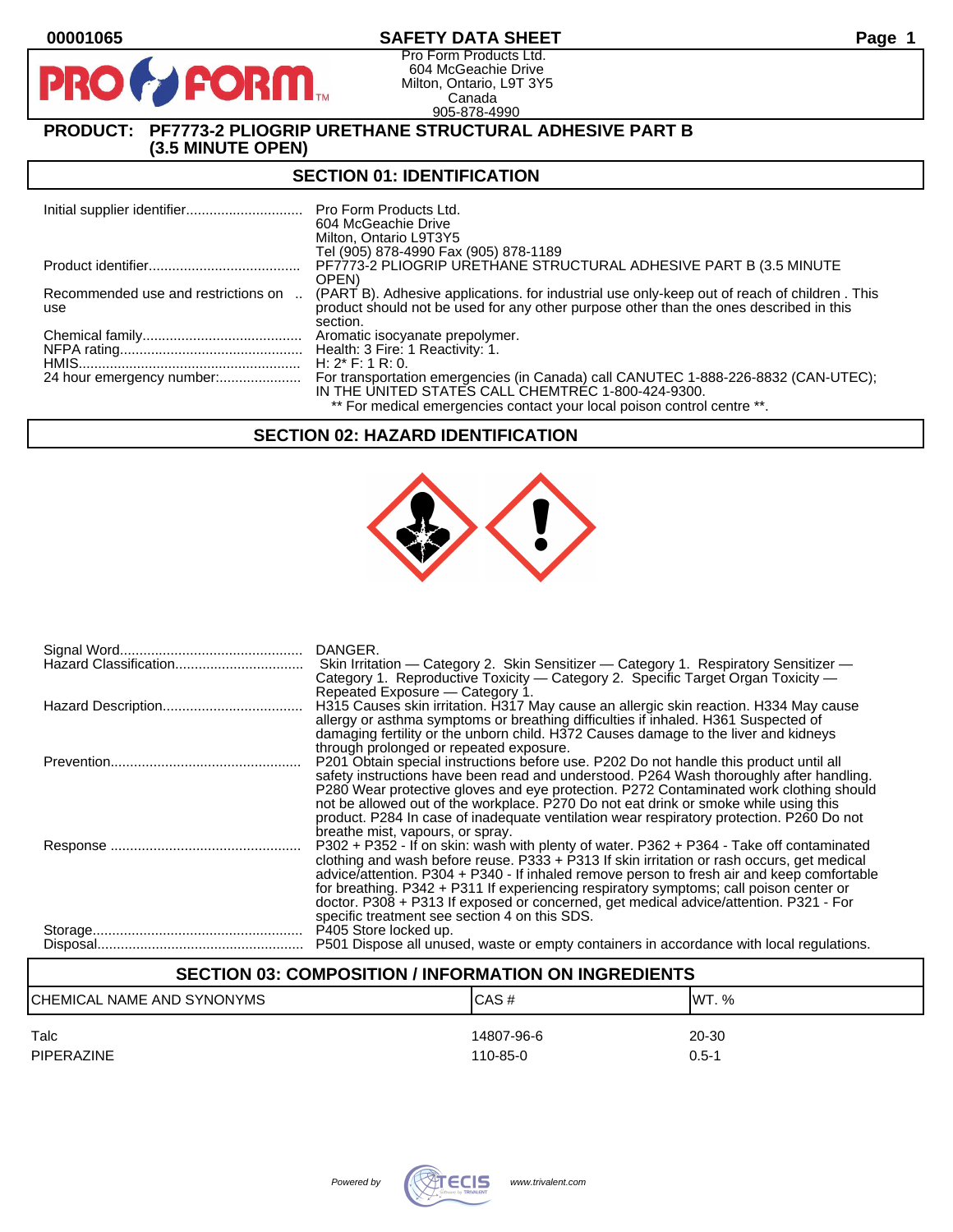#### **SECTION 04: FIRST-AID MEASURES**

| Check for and remove any contact lenses, if safe and easy to do so. In case of contact,<br>immediately flush eyes, keeping eyelids open, with plenty of water for at least 15 minutes.                                                                                                                                                                                                                                                                                                                                                                                                                                                                                                                                                                                                                   |
|----------------------------------------------------------------------------------------------------------------------------------------------------------------------------------------------------------------------------------------------------------------------------------------------------------------------------------------------------------------------------------------------------------------------------------------------------------------------------------------------------------------------------------------------------------------------------------------------------------------------------------------------------------------------------------------------------------------------------------------------------------------------------------------------------------|
| Obtain medical attention.<br>Immediately flush skin with plenty of soap and water. Remove contaminated clothing.<br>Wash clothing before reuse. Do not peel solidified product off the skin. If irritation persists,<br>seek medical attention.                                                                                                                                                                                                                                                                                                                                                                                                                                                                                                                                                          |
| If inhaled, remove to fresh air. If not breathing, give artificial respiration. If breathing is<br>difficult, give oxygen, obtain medical attention.                                                                                                                                                                                                                                                                                                                                                                                                                                                                                                                                                                                                                                                     |
| Rinse mouth with water. Never give anything by mouth to an unconscious person. If<br>spontaneous vomiting occurs have victim lean forward with head down to prevent<br>aspiration of fluid into the lungs. Obtain medical attention immediately.                                                                                                                                                                                                                                                                                                                                                                                                                                                                                                                                                         |
| Treat victims symptomatically. Skin: this compound is a known skin sensitizer. Treat<br>symptomatically as for contact dermatitis or thermal burns. If burned, treat as thermal burn.<br>Ingestion: treat symptomatically. There is no specific antidote. Inducing vomiting is<br>contraindicated because of the irritating nature of this compound. Respiratory: this<br>compound is a known pulmonary sensitizer. Treatment is essentially symptomatic. An<br>individual having a skin or pulmonary sensitization reaction to this material should be<br>removed from exposure to any isocyanate. In the event of an incident involving this product<br>ensure that medical authorities are provided a copy of this safety data sheet. In all cases, if<br>irritation persists seek medical attention. |

### **SECTION 05: FIRE-FIGHTING MEASURES**

| Suitable and unsuitable extinguishing<br>media                                                                     | Dry chemical. Carbon dioxide. Water spray.                                                                                                                                                                                                                                                                                                                                                                                                                                                                |
|--------------------------------------------------------------------------------------------------------------------|-----------------------------------------------------------------------------------------------------------------------------------------------------------------------------------------------------------------------------------------------------------------------------------------------------------------------------------------------------------------------------------------------------------------------------------------------------------------------------------------------------------|
| Specific hazards arising from the<br>hazardous product, such as the nature of<br>any hazardous combustion products | Aldehydes, carbon dioxide and carbon monoxide, halogenated hydrocarbons, hydrogen<br>cyanide (hydrocyanic acid), isocyanates, ketones, nitrogen compounds, nitrogen oxides<br>(nox), toxic fumes carbon dioxide and carbon monoxide, hydrogen cyanide (hydrocyanic<br>acid), isocyanates, nitrogen oxides (nox), toxic fumes, aldehydes, ketones, halogenated<br>hydrocarbons.                                                                                                                            |
| Special protective equipment and<br>precautions for fire-fighters                                                  | Firefighter should be equipped with self-contained breathing apparatus and full protective<br>clothing to protect against potentially toxic and irritating fumes. During a fire, isocyanate<br>vapours and other irritating, highly toxic gases may be generated by thermal decomposition<br>or combustion. Cool fire-exposed containers with cold water spray. Heat will cause<br>pressure buildup and may cause explosive rupture. Heat will cause pressure buildup and<br>may cause explosive rupture. |
| Unusual fire / explosion hazards                                                                                   | Reaction between water or foam and hot MDI can be vigorous. (from PART A).                                                                                                                                                                                                                                                                                                                                                                                                                                |

# **SECTION 06: ACCIDENTAL RELEASE MEASURES**

| Isolate area and keep unauthorized people away. Do not walk through spilled material.<br>Wear recommended protective equipment. Ventilate. Open windows and doors to allow<br>air circulation. Dike area to prevent spreading. The use of absorbent socks or spill pillows<br>may be required. Stop leak if safe to do so. Prevent runoff into drains, sewers, and other                                                                                                                                                                                                                                                                                                                                                                                                                                                                                                                                                                                    |
|-------------------------------------------------------------------------------------------------------------------------------------------------------------------------------------------------------------------------------------------------------------------------------------------------------------------------------------------------------------------------------------------------------------------------------------------------------------------------------------------------------------------------------------------------------------------------------------------------------------------------------------------------------------------------------------------------------------------------------------------------------------------------------------------------------------------------------------------------------------------------------------------------------------------------------------------------------------|
| waterways.<br>Absorb isocyanates with sawdust or other absorbent. Cover spill area with suitable<br>absorbent material (e.g., sand, earth, sawdust, vermiculite, Oil-Dri, Kitty Litter, etc.).<br>Saturate absorbent material with neutralizing solution. Recommended portion is ten parts<br>neutralizing solution to one part spilled material. Suggested neutralization solution: 90%<br>water $+5\%$ concentrated ammonia $+5\%$ detergent (dish soap). Add an additional layer of<br>absorbent material. Use shovel to move absorbent material around to ensure that all<br>spilled material comes in contact with the neutralizing solution. Shovel all absorbed<br>material, including absorbent socks or spill pillows, into an appropriate salvage drum. Add<br>further amounts of neutralizing solution. Allow to stand (covered loosely) for 48 to 72<br>hours, to allow any gases to escape. Do not use neutralizing solution on a large spill. |
| Decontaminate spill area with decontamination solution. Area can then be washed with<br>soap and water. Use a heat gun and a scraper to remove cured adhesive. Prior to using a<br>heat gun, ensure that the surface can withstand the heat generated by the gun. Use a<br>solvent such as; isopropanol, methyl ethyl ketone, or acetone, to clean up up residual<br>curative.                                                                                                                                                                                                                                                                                                                                                                                                                                                                                                                                                                              |

# **SECTION 07: HANDLING AND STORAGE**

| Precautions for safe handling |  |
|-------------------------------|--|
|-------------------------------|--|

Precautions for safe handling.................... Avoid skin and eye contact. Do not breathe vapours, mist or dust. Use adequate ventilation. Decomposition products can be highly toxic and irritating. Individuals with lung or breathing problems or prior allergic reactions to isocyanates must not be exposed to vapour or spray mist. Handle in accordance with good industrial hygiene and safety

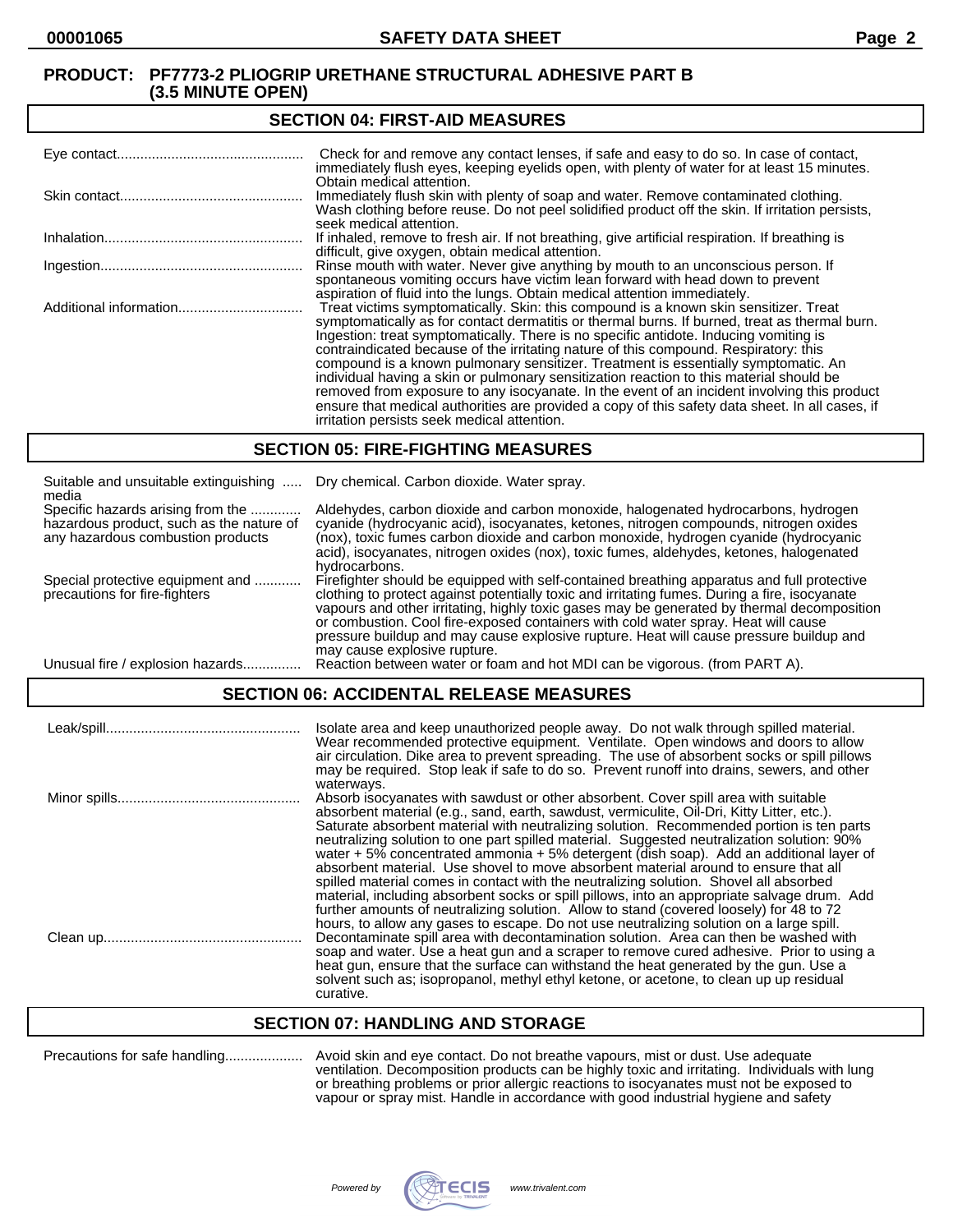### **SECTION 07: HANDLING AND STORAGE**

Precautions for safe handling.................... practices. Warning properties (irritation of the eyes, nose and throat or odour) are not adequate to prevent chronic overexposure from inhalation. Wash thoroughly after handling. Wear respiratory protection if material is heated, sprayed, used in confined space, or if exposure limit is exceeded. Employee education and training are important. Conditions for safe storage, including any<br>incompatibilities and well ventilated area. Exposure to vapours of heated isocyanates can be extremely<br>compatibilities and well ventilated area. Exposure to vapours of heated isocyanates can be extremely dangerous.

# **SECTION 08: EXPOSURE CONTROLS / PERSONAL PROTECTION**

| <b>INGREDIENTS</b>               | TWA                 | <b>ACGIH TLV</b><br><b>STEL</b>                                                                                                                                                                                                                                                                                                                                                                                                                                                                                                                                                                                                                                                                                                                                                                                                                                                                                                                                                                                                                                                                                                    | <b>OSHA PEL</b><br><b>PEL</b> | <b>STEL</b>     | <b>NIOSH</b><br><b>REL</b> |
|----------------------------------|---------------------|------------------------------------------------------------------------------------------------------------------------------------------------------------------------------------------------------------------------------------------------------------------------------------------------------------------------------------------------------------------------------------------------------------------------------------------------------------------------------------------------------------------------------------------------------------------------------------------------------------------------------------------------------------------------------------------------------------------------------------------------------------------------------------------------------------------------------------------------------------------------------------------------------------------------------------------------------------------------------------------------------------------------------------------------------------------------------------------------------------------------------------|-------------------------------|-----------------|----------------------------|
| Talc                             | $2 \text{ mg/m}$    | Not established                                                                                                                                                                                                                                                                                                                                                                                                                                                                                                                                                                                                                                                                                                                                                                                                                                                                                                                                                                                                                                                                                                                    | 2 mg/m3 TWA                   | Not established | Not established            |
|                                  | CA ON: 2mg/kg (TWA) |                                                                                                                                                                                                                                                                                                                                                                                                                                                                                                                                                                                                                                                                                                                                                                                                                                                                                                                                                                                                                                                                                                                                    |                               |                 |                            |
| <b>PIPERAZINE</b>                | Not established     | Not established                                                                                                                                                                                                                                                                                                                                                                                                                                                                                                                                                                                                                                                                                                                                                                                                                                                                                                                                                                                                                                                                                                                    | Not established               | Not established | Not established            |
|                                  |                     | Chemical safety goggles and full faceshield if a splash hazard exists. Contact lenses<br>should not be worn when working with this chemical.<br>Chemical resistant gloves.<br>Wear adequate protective clothes. Wear long sleeves and trousers to prevent dermal<br>exposure.<br>Safety boots per local regulations.<br>In case of insufficient ventilation, wear suitable respiratory equipment. An approved air<br>purifying respirator with organic vapour cartridges and particulate prefilter can be used to<br>minimize exposure. However, this should be permitted only for short periods of time $(< 1$<br>hour) at relatively low concentrations (at or near the exposure limit). Protection provided by<br>air-purifying respirators is limited. The use of a positive pressure air supplied respirator is<br>mandatory when airborne concentrations are not known or airborne solvent levels are 10<br>times the appropriate exposure limit or spraying is performed in a confined space or with<br>limited ventilation. Use NIOSH approved respirator or equipment. Do not exceed the use<br>limits of the respirator. |                               |                 |                            |
|                                  |                     | Eye wash facility and emergency shower should be in close proximity. Educate and train<br>employees on the safe use and handling of the product.                                                                                                                                                                                                                                                                                                                                                                                                                                                                                                                                                                                                                                                                                                                                                                                                                                                                                                                                                                                   |                               |                 |                            |
| Appropriate engineering controls |                     | Ventilate adequately. Exhaust air may need to be cleaned by scrubbers or filters to reduce<br>environmental contamination. Vent work area to ensure airborne concentrations are below<br>the current occupational exposure limits. Avoid breathing mists; if general ventilation or<br>local exhaust is inadequate, persons exposed to mists should wear approved breathing<br>devices.                                                                                                                                                                                                                                                                                                                                                                                                                                                                                                                                                                                                                                                                                                                                            |                               |                 |                            |

# **SECTION 09: PHYSICAL AND CHEMICAL PROPERTIES**

### **SECTION 10: STABILITY AND REACTIVITY**

| Conditions to avoid, including static |
|---------------------------------------|
| discharge, shock or vibration         |

Stable at normal temperatures and pressures. Contact with moisture and other materials will react with isocyanates. Acids, alcohols, aluminum, amines, ammonia, bases, copper alloys, fluorides, iron, isocyanates, oxidizers, phosphorus compounds, strong alkalis, water, zinc.

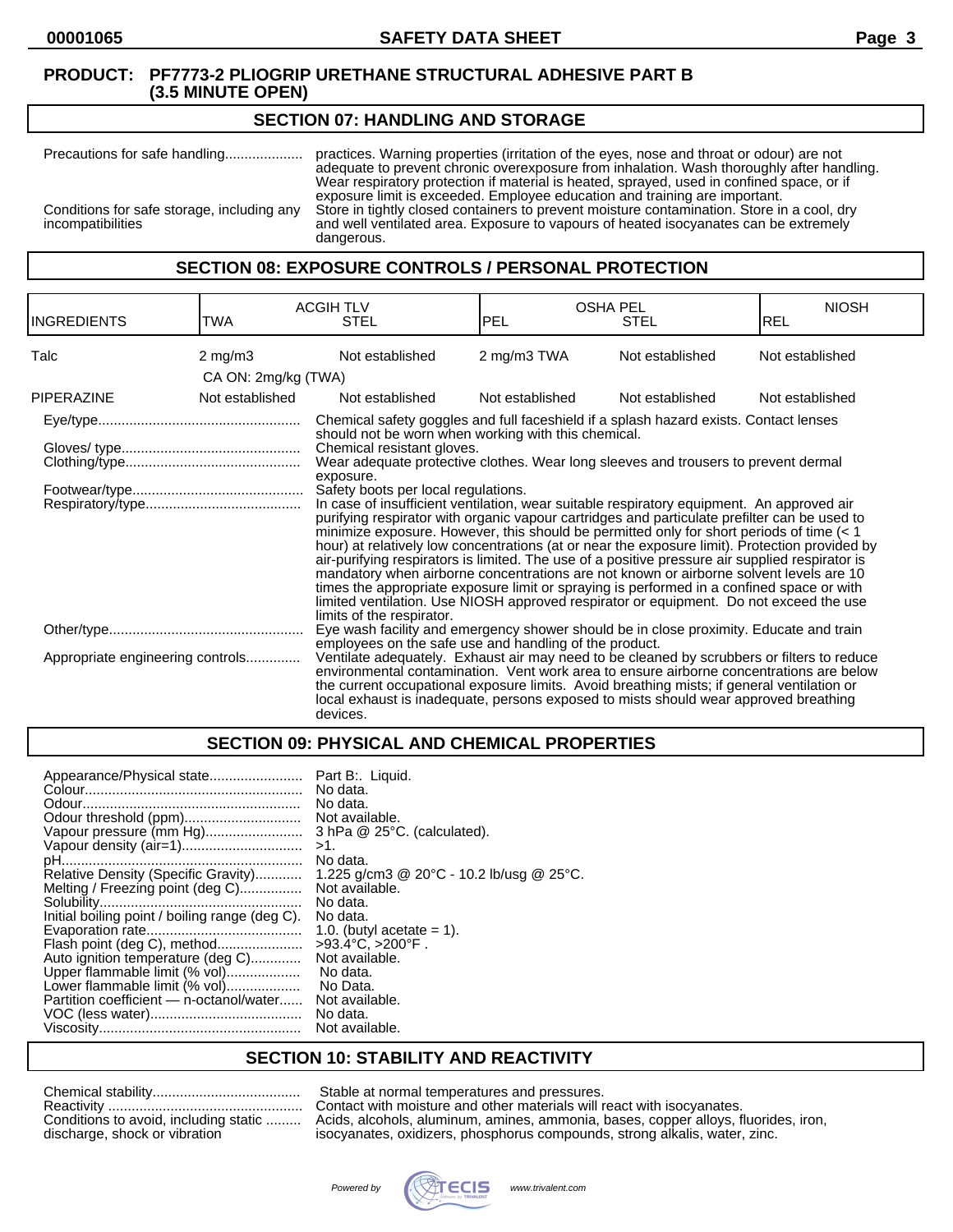# **SECTION 10: STABILITY AND REACTIVITY**

Hazardous decomposition products.......... See hazardous combustion products section 5.<br>Possibility of hazardous reactions............. Contact with moisture, other materials that reaction Contact with moisture, other materials that react with isocyanates, or temperatures above 177C, may cause polymerization.

# **SECTION 11: TOXICOLOGICAL INFORMATION**

| <b>INGREDIENTS</b>                 |                                                                                                                                                                                                                                                                                                                                                                                                                                                                                                                                                                                                                                                                                                                                                                                                                                                                                                                                                                                                                                                                | <b>LC50</b>                                                                                                                                                                                                                                                                                                                                                                                                                                                                                                                                                          | LD <sub>50</sub>                                   |
|------------------------------------|----------------------------------------------------------------------------------------------------------------------------------------------------------------------------------------------------------------------------------------------------------------------------------------------------------------------------------------------------------------------------------------------------------------------------------------------------------------------------------------------------------------------------------------------------------------------------------------------------------------------------------------------------------------------------------------------------------------------------------------------------------------------------------------------------------------------------------------------------------------------------------------------------------------------------------------------------------------------------------------------------------------------------------------------------------------|----------------------------------------------------------------------------------------------------------------------------------------------------------------------------------------------------------------------------------------------------------------------------------------------------------------------------------------------------------------------------------------------------------------------------------------------------------------------------------------------------------------------------------------------------------------------|----------------------------------------------------|
| Talc                               |                                                                                                                                                                                                                                                                                                                                                                                                                                                                                                                                                                                                                                                                                                                                                                                                                                                                                                                                                                                                                                                                | Not available                                                                                                                                                                                                                                                                                                                                                                                                                                                                                                                                                        | Not available                                      |
| PIPERAZINE                         |                                                                                                                                                                                                                                                                                                                                                                                                                                                                                                                                                                                                                                                                                                                                                                                                                                                                                                                                                                                                                                                                | No data                                                                                                                                                                                                                                                                                                                                                                                                                                                                                                                                                              | 1,900 mg/kg oral rat; 4,000 mg/kg<br>dermal rabbit |
| Effects of acute exposure          | Eye contact. Skin contact. Inhalation.                                                                                                                                                                                                                                                                                                                                                                                                                                                                                                                                                                                                                                                                                                                                                                                                                                                                                                                                                                                                                         | Can cause moderate skin or eye irritation. Excessive vapours may cause nasal and<br>respiratory tract irritation. Breathing of high vapour concentrations may cause anesthetic<br>effects and serious health effects. Talc can be absorbed into the lungs and the digestive                                                                                                                                                                                                                                                                                          |                                                    |
| Effects of chronic exposure        | tract, and adversely affect lung function.<br>As a result of previous repeated overexposure or a single large dose, certain individuals<br>develop sensitization, which will cause them to react to a later exposure to product at levels<br>well below the TLV. Symptoms, including chest tightness, wheezing, cough, shortness of<br>breath or asthma attack, could be immediate or delayed. There are reports that once<br>sensitized, an individual can experience these symptoms upon exposure to dust, cold air or<br>other irritants. This increased lung sensitivity can persist for weeks and, in severe cases,<br>for several years. Prolonged or repeated exposure may cause lung damage, including a<br>decrease in lung function. Possible risk of irreversible effects. Prolonged skin contact may<br>cause reddening, swelling, rash, blistering, and in some cases, skin sensitization.<br>Sensitization can be permanent. Prolonged vapour contact with eyes may cause<br>conjunctivitis. Talc has been shown to cause fibrosis of the lungs. |                                                                                                                                                                                                                                                                                                                                                                                                                                                                                                                                                                      |                                                    |
| Sensitizing capability of material |                                                                                                                                                                                                                                                                                                                                                                                                                                                                                                                                                                                                                                                                                                                                                                                                                                                                                                                                                                                                                                                                | Piperazine is suspected of being both a dermal and respiratory sensitizing agent. May<br>cause sensitization by inhalation. May cause sensitization by skin contact.                                                                                                                                                                                                                                                                                                                                                                                                 |                                                    |
|                                    |                                                                                                                                                                                                                                                                                                                                                                                                                                                                                                                                                                                                                                                                                                                                                                                                                                                                                                                                                                                                                                                                | This product contains non-asbestiform Talc, which is classified as a Group 3 (not<br>classifiable as to carcinogenicity to humans) by IARC. Piperazine:. ACGIH Evaluation:<br>Substance not classifiable as a human carcinogen (group A4)                                                                                                                                                                                                                                                                                                                            |                                                    |
|                                    | Piperazine:. May cause adverse effects.                                                                                                                                                                                                                                                                                                                                                                                                                                                                                                                                                                                                                                                                                                                                                                                                                                                                                                                                                                                                                        |                                                                                                                                                                                                                                                                                                                                                                                                                                                                                                                                                                      |                                                    |
|                                    |                                                                                                                                                                                                                                                                                                                                                                                                                                                                                                                                                                                                                                                                                                                                                                                                                                                                                                                                                                                                                                                                | The data do not allow for an adequate assessment of the mutagenic effect.                                                                                                                                                                                                                                                                                                                                                                                                                                                                                            |                                                    |
|                                    |                                                                                                                                                                                                                                                                                                                                                                                                                                                                                                                                                                                                                                                                                                                                                                                                                                                                                                                                                                                                                                                                | This product is an inert plastic when fully cured, and as such, is non-hazardous. Exposure<br>to unreacted chemicals can occur when handling the individual components in pails or<br>when using cartridges from the time of dispensing until the mixed material has cured. The<br>mixed material is actually curing as it is dispensed in an increasingly viscous form, making<br>it unlikely to present an inhalation hazard. The semi-viscous mixture does not flow like a<br>liquid when dispensed, thus minimizing the possibility of accidential skin contact, |                                                    |

# **SECTION 12: ECOLOGICAL INFORMATION**

Environmental........................................... Do not allow to enter waters, waste water or soil.

### **SECTION 13: DISPOSAL CONSIDERATIONS**

Information on safe handling for disposal . Dispose of waste in accordance with all applicable federal, provincial/State and local and methods of disposal, including any regulations. Industrial incineration is the preferre and methods of disposal, including any regulations. Industrial incineration is the preferred method. Empty containers retain<br>
product residue; observe all precautions for the product. Decontaminate containers product residue; observe all precautions for the product. Decontaminate containers prior to disposal. Empty decontaminated containers should be crushed to prevent reuse. Do not heat or cut empty containers with electric or gas torch as vapours and gases may be toxic.

### **SECTION 14: TRANSPORT INFORMATION**

|                              | Not regulated.                 |
|------------------------------|--------------------------------|
| IATA Classification (Air)    | Not regulated.                 |
| IMDG Classification (Marine) | Not regulated.                 |
|                              | No.                            |
|                              | In accordance<br>$- - - - - -$ |

ot regulated. accordance with Part 2.2.1 of the Transportation of Dangerous Goods Regulations (July 2, 2014) - we certify that classification of this product is correct. .